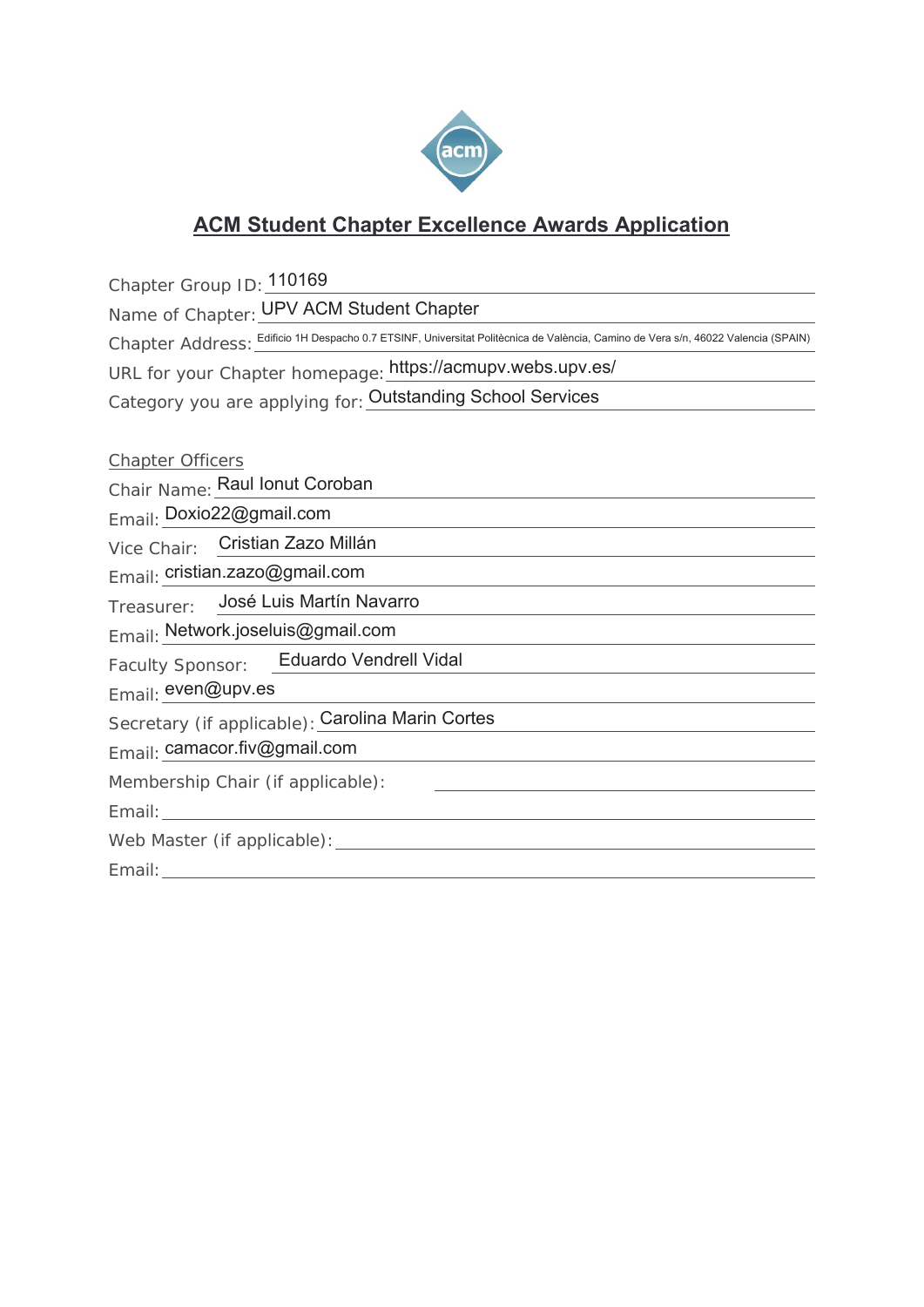

Please provide a brief description of your chapter and school including number of chapter members (1500 character maximum):

The ACM UPV Student Chapter was founded in 2013, and we currently have 175 members, from which 12 are very active collaborators and coorganizers for the chapter activities. Our chapter is hosted at the Computer Science Faculty of the Polytechnic University of Valencia. Ours is a technical university, with plenty of options to study engineering and technological related degrees. The School of Computer Engineering teaches two official degrees, one in Computer Engineering and a double major in Computer Engineering + Administration and Business Management, as well as two associated and official Master degrees. The main student associations in our School are the students' delegation, dataUPV group, ACM UPV and ACM-W UPV. The School also has spaces for entrepreneurship, is a reference for Erasmus students in terms of teaching quality and study programme, and has contact with many local businesses that offer employment to our graduated students. It also has an active calendar of activities throughout the year, some of them coming from the ACM and ACM-W UPV chapters.

Number of students at your school who take computer science and related courses, and typical majors of your chapter members (1000 character maximum):

The school in which our Chapter is hosted is the School of Computer Engineering from the Polytechnic University of Valencia. There are around 2100 students total each year in our School. The typical majors of our chapter members, who are mostly students at the School of Computer Engineering within the Computer Science degree, are Software Engineering, Computing Engineering, Computing, Information Technology and Information Systems.